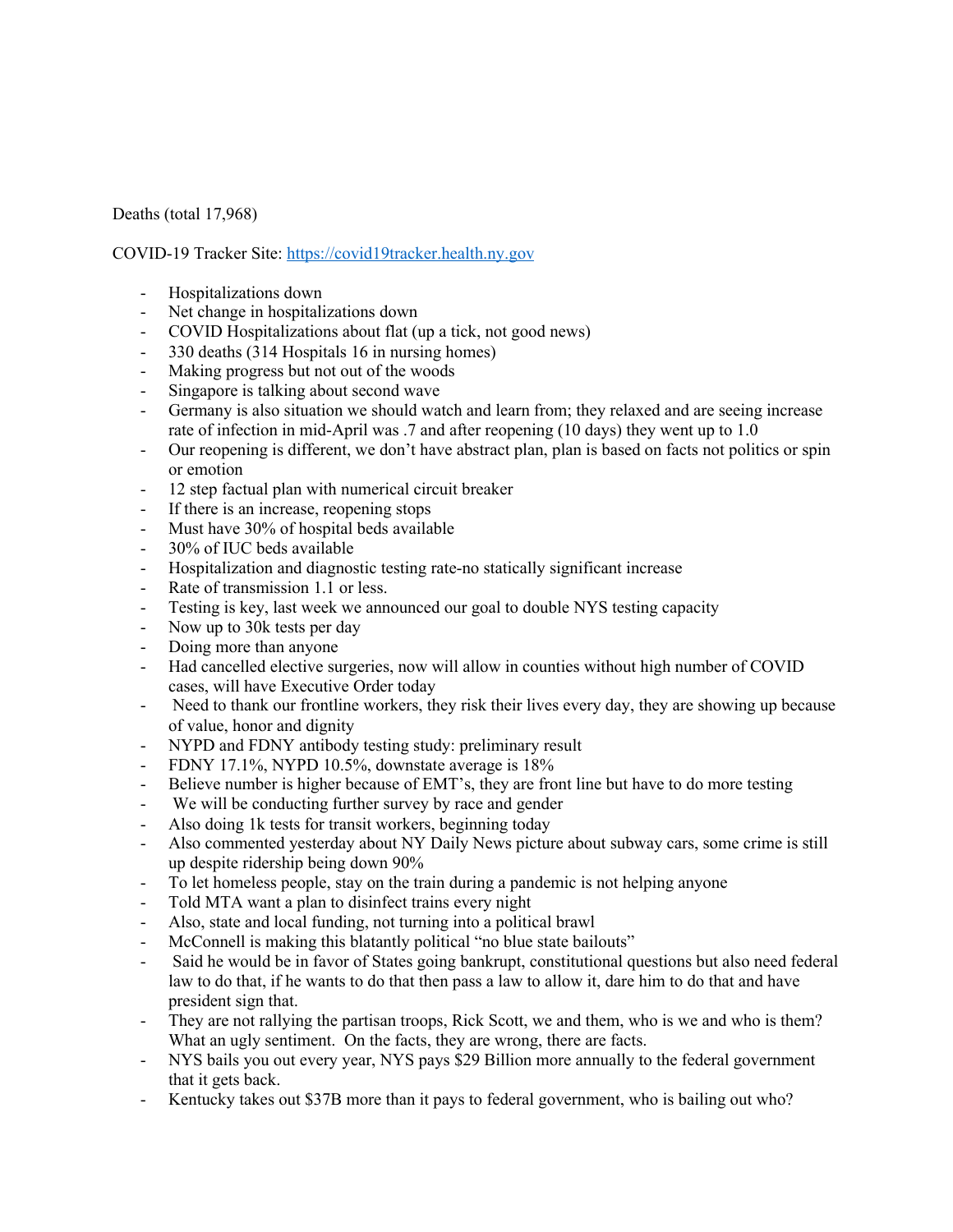- Florida takes out \$30B more than you pay in, how dare they?
- How long are you going to play the American people, these are numbers and facts what can't be distorted.
- This is really about the Washington double talk, they want to help the hotels restaurants big corps airlines
- States fund police, fire, nurses, teachers, food banks, and social services
- Saying thank you is nice, how about rewarding them, hazard pay, child care
- They want to fund Corporate America; I say fund working Americans
- They get their money from Corporate America
- If we can't put partisan politics aside now, then when?
- You have human suffering and people dying, that doesn't defeat Washington insider politics?
- American political leaders should be as principled as the American people.
- Remember 95k healthcare workers volunteered to help NY during our crisis, that's America, that's who we are.
- Hope political leadership understands how good we are as a people, sometimes the people lead and the politicians follow, follow the American people, politicians should try to be half as good as the American people
- Unveiled hundreds of masks sent by American people

## $O&A$ :

Regarding the MTA cleaning, how will this be done, how will this impact service? How realistic is this and what is the cost?

- When people get in, they should have a clean train
- Asked MTA for a plan
- It has to be realistic, can't have essential workers getting in these trains
- We have been starting, tremendous undertaking
- Also need to get homeless into shelters
- MTA has been working on this with NYPD for weeks and weeks
- Doesn't care who is to blame, needs to get done
- Starts with the truth, the blunt truth, if it makes people unhappy that is the way it is going to be
- Homeless need to get the services they need
- Tell me what it takes to clean the trains
- I will do whatever I have to do to make that happen
- Can't send a plane tribute, and applaud healthcare workers, and at the same time need to help them, they are getting on the subway to go to work, they should be clean

What about the Homeless?

- Been working on homeless issues since my 20's
- Have made tremendous progress, we have done this before
- No one wants to live their lives on a subway train
- We have a higher obligation than to say you can sleep in a subway car
- You need shelter and services

More infections and deaths in nursing homes, set up COVID only nursing home facilities?

- Let's talk about facts again
- Nursing home takes COVID person IF they can adequately care for that person, if not they say they can't adequality take care of that person
- We have COVID only overflow facilities
- It starts with their determination, no one even asks why

There is a DOH guidance that allows asymptomatic nursing home staff to work with COVID patient?

- We make sure they take the necessary precautions
- Testing both workers and patients
- Numbers of how many that is?